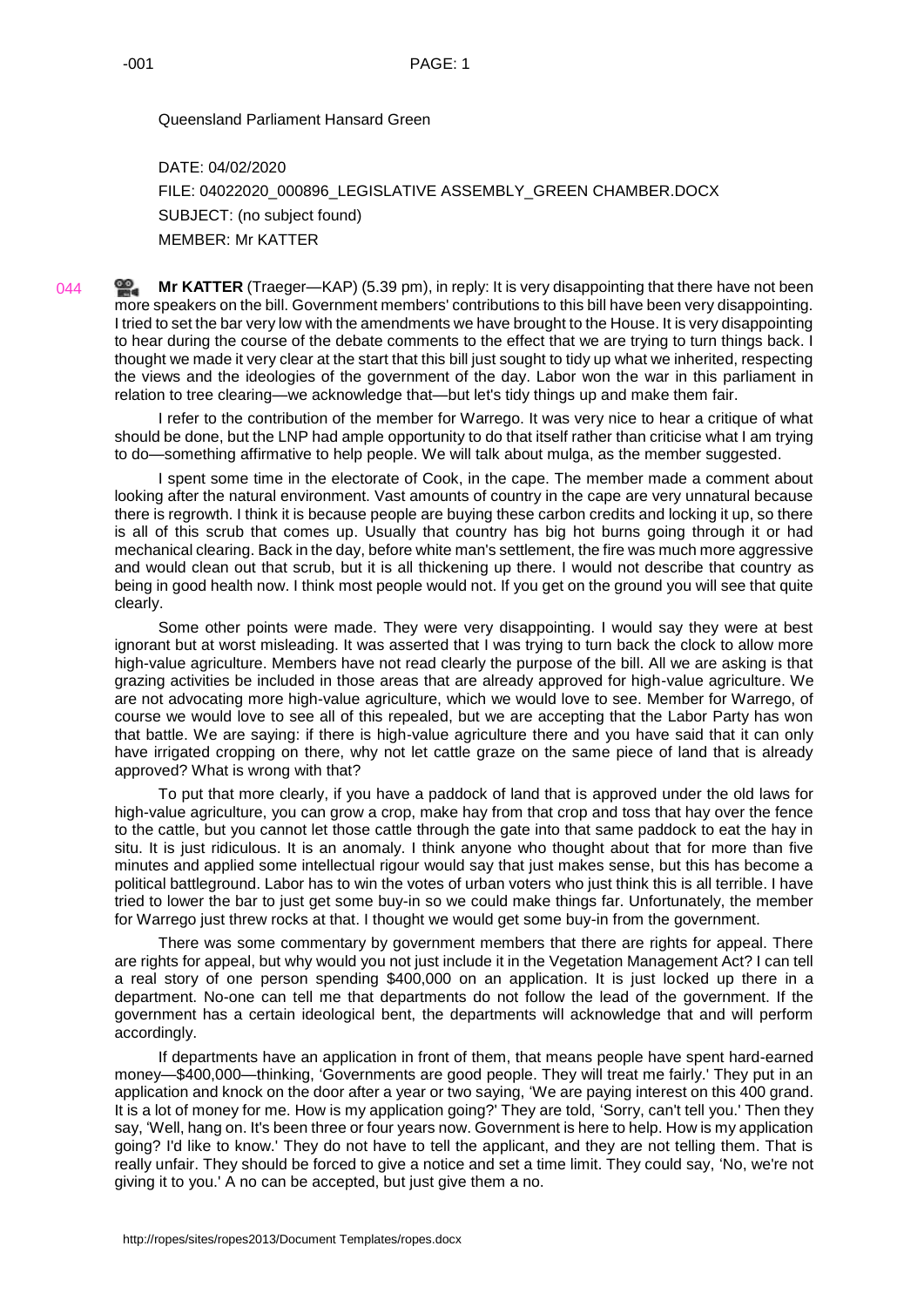There is then a right of appeal to follow that through, but the government is denying them that. It is saying, 'They can just go to the other court. There are other avenues.' Of course there are, but why make them incur all these additional legal costs when it should just be dealt with? Why does the department not give them the courtesy of saying, 'This does not conform with the intentions of our legislation. Here are the reasons. Sorry about that.'? Why would you not give people that courtesy? Is that too much to ask? That does not pass the fairness test.

Members have made arguments that we are rolling things back. We are not. I say again: this acknowledges that Labor won the battle on this issue—the government of the day won that right—but we just want to put some fairness in place and tidy up what we have inherited. I say to the member for Warrego that that is what it is. It is not a case of, 'Let's wait for the next parliament to turn this around. That's when we'll do it.' That is what we have tried to achieve.

The issue of mulga was raised earlier. I am pleased that it was, because it should be dealt with here. We talk about drought. I heard all these politicians, including Queensland government members, say, 'We have to do more on the drought,' and we pass around the tin for gold coins and ask people to donate. Meanwhile, there is 45,000 acres of mulga sitting out there in the south-west. It is under-utilised. Government members can come up with all the reasons and make it look nice on paper—'It is easy: they just have to make an application'—but it is impractical and unusable. If they got out there and asked people they would hear that it is impractical and unusable. When you are fighting to keep the whole place together, when you are fighting for financial survival—feeding drought starved cattle, checking your water and moving cattle—you do not have time for all this paperwork and to keep on top of these things.

The regime around mulga is so tight that people will put in an application and be told, 'You knocked that over five years ago so you can't touch that. You must touch this bit now.' Say you are carrying 500 head on your station. You might have rain down the bottom paddock of your property. You have 500 head on the dry section of your property, where you are approved for mulga. You will use all of the mulga you have been approved for to try to get a certain benefit, whereas if you have had rain down the bottom of your property you might need only half that quantity of mulga. Deregulating the mulga, especially when there is pressure on it, can lead to less usage of it, because you do not need to use as much if you are using it more efficiently. But that is not accepted. Down here, where people are not on the ground, decisions are made—everybody loves a nice, tidy, tick-a-box formula—and it becomes impractical, and no-one trusts the landholder to manage these things.

One of the thoughts I had about mulga was, 'You can't start deregulating this or lowering the bar because people might just go and knock this mulga down.' The response given to me was that no-one is stupid enough to put a match through their hay shed. I thought that was a good way to sum that up. If you are managing mulga, you will need some there for next year, the year after that and the year after that. You do not just smash away all your mulga in one hit. That is what most people will have the image of. A grazier said to me, 'I have mulga that I knocked over a couple of years ago. It is 12-feet high after two years of drought.' This is a readily available, in situ product for drought-affected properties that, with the tick of a box, the government could give them access to tomorrow for the remainder of the drought. They are not going to knock it all over because they need some for next year and the year after that. We could do that.

The member for Hinchinbrook tabled a foreshadowed amendment on my behalf. We would like to move an amendment during consideration in detail, if given the opportunity. I table the explanatory notes to that amendment.

*Tabled paper*: Amended explanatory notes for the Vegetation Management Act (Clearing for Relevant Purposes) Amendment **Bill 2018.** 

It is very disappointing. I tried to present a bill that met the government halfway and said, 'Look, we understand you have won the war. We do not agree with it—we hate the fact that you won that war and it has created a lot of bitterness and animosity out in the bush—but we are stuck with that now. Let's try to tidy up these laws.'

We need to at least give those people some certainty and some fairness around that, yet the government has thrown it back in our face. It has thrown it back in their faces as well. It has shrouded the whole thing in politics and it is very disappointing. I appeal to the government and members of the opposition that if we can get through the second reading we can then have a debate on including something to save these people in droughted areas with regard to mulga. That would be a wonderful thing for us to do.

I do not accept any of those arguments that there is any threat to the environmental integrity of any of these places. It is absolutely misleading to say that this legislation will facilitate more high-value

045